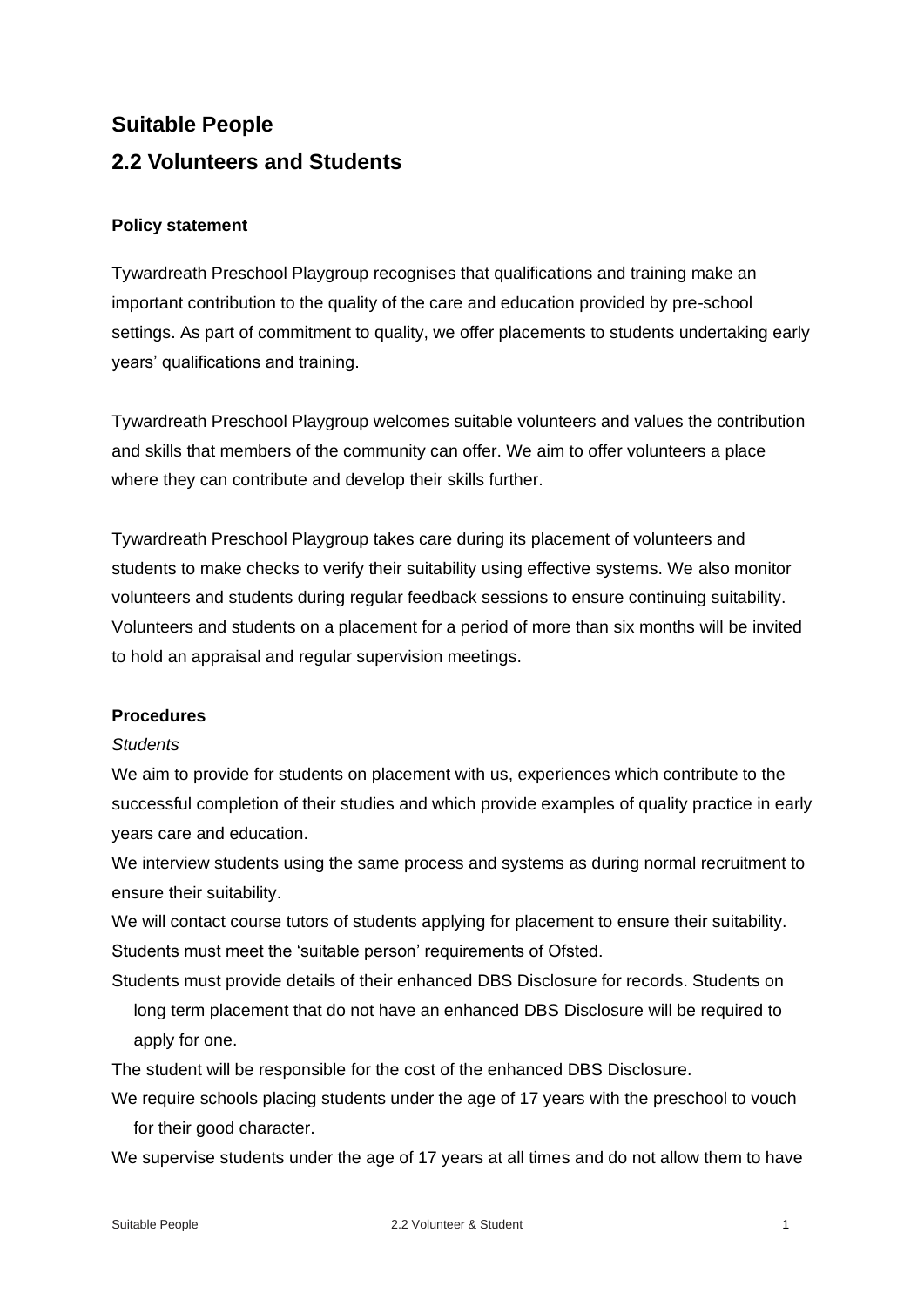unsupervised access to the children.

Students who are placed in our preschool on a short-term basis are not counted in our staffing ratios. Students who are placed for longer periods - e.g. a year - may be counted in our staffing ratios, provided we consider them to be competent.

We take out employer's liability insurance and public liability insurance which covers both

trainees and voluntary helpers.

We require students to keep our confidentiality policy.

We cooperate with students tutors in order to help students to fulfil the requirements of their course of study.

We provide students, at the first session of their placement, with a short induction on how our pre-school is managed, how our sessions are organised and our policies and procedures.

We provide appraisals for students on long-term placements.

We communicate a positive message to students about the value of qualifications and training.

We make the needs of the children paramount by not admitting students in numbers which hinder the essential work of the preschool.

We ensure that students placed with us are engaged in bona fide early years training which provides the necessary background understanding of children's development and activities. We invite students to in-house training and staff meetings, except where confidential issues are discussed.

We hold health questionnaires for each student that are completed during the interviewing process and review these with long term students during feedback or appraisals. Students

are made aware that they are responsible for notifying the preschool manager of any changes to their health, which may affect their ability to work within the setting.

We investigate any complaints/allegations made by parents/carers/staff against students. We reserve the right to withdraw the placement of students with no notice period.

#### *Volunteers*

We aim to provide for volunteers on placement with us, experiences which contribute to their skills base and will take into account their aims of the placement.

We interview volunteers using the same process and systems as during normal recruitment to ensure their suitability.

We will contact references of volunteers applying for placement to ensure their suitability. Volunteers must meet the 'suitable person' requirements of Ofsted.

Volunteers on long term placement will be required to apply for an enhanced DBS, at the cost of